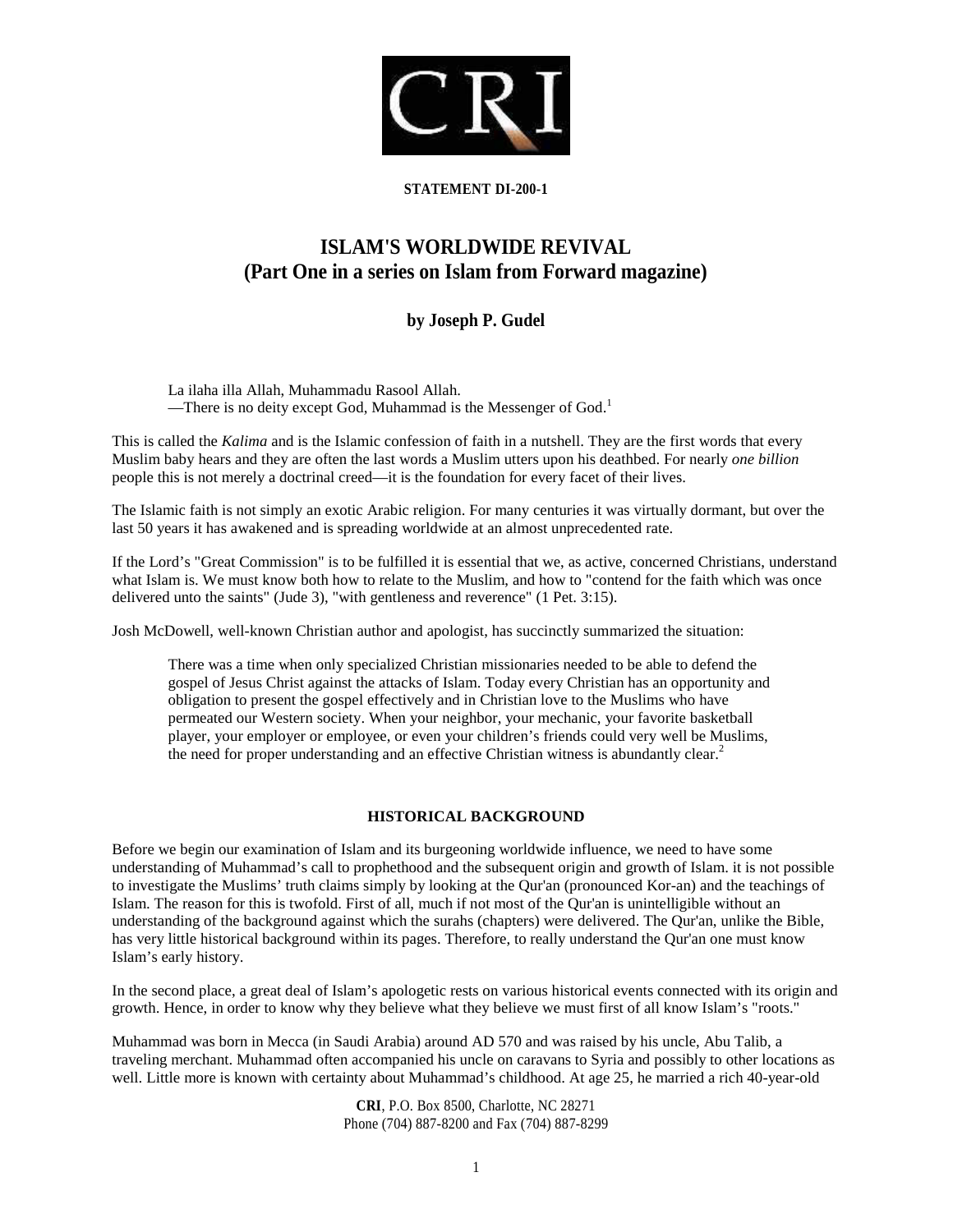widow named Khadijah.<sup>3</sup> Muhammad's marriage to the wealthy widow "gave him rank among the notables of Mecca<sup>"4</sup> and, as the years passed by, allowed him more and more time to devote to spiritual matters. He began to retire regularly to Mt. Hira, a solitary place where he could pray and meditate. One night, during the month of Ramadan (a sacred month for the pagans which was also made sacred for Muslims), Muhammad was on Mt. Hira praying when he heard a voice which commanded him to "proclaim" or to "read."<sup>5</sup> Later he heard the voice again speak, saying, "Thou art the messenger of God, and I am Gabriel."<sup>6</sup> This was the beginning of Muhammad's ministry: at this point he realized his calling and prophetic mission.

The early message of Muhammad was that there is only one God, and that a judgment was coming upon the people of Mecca if they refused to turn away from their idolatry and polytheism. Also included in his preaching was a catalog of some of their other sins, such as female infanticide.<sup>7</sup>

A slowly-growing but intense persecution began after Muhammad's public preaching commenced. The locals were antagonistic to his message because Mecca was the main religious center throughout the Arabian peninsula. Their only substantial source of income was the many pilgrims who would come from all over to worship the multitude of idols in the Ka'aba.<sup>8</sup>

John B. Noss, in his widely-used textbook *Man's Religions*, summarizes the feelings of the people in Mecca at the time:

Unimpressed though they were at first, his hearers, especially those of the Quraysh tribe, at last became seriously disturbed. They did not object so much to Muhammad's insistence that there is but one God and he (Muhammad) was God's prophet—that might be laughed off—but they stiffened with hostility at his forthright denunciation of the worship of their idols. He could talk all he liked about his belief in the resurrection of the dead, but when he condemned the religion of Mecca and the worship of the Ka'bah idols as leading to perdition, their ancient traditions (and the revenues of the Ka'bah) were thereby threatened.<sup>9</sup>

Things remained like this for several more years. In spite of increasing persecution and danger, the indefatigable Muhammad continued his preaching in Mecca, albeit with only a few people becoming Muslims. It was at this time that some residents of Yathrib, a city a little over 100 miles north of Mecca, invited Muhammad to come and live in their city. He agreed to do so and began to make plans to leave.<sup>10</sup>

Hostile elements of the Quraysh tribe in Mecca became aware of what was happening. They decided that Muhammad would be much more dangerous as the leader of a neighboring city than he had been in Mecca, so they planned to kill him.

Alerted to the situation, Muhammad and Abu-Bakr (one of his earliest followers, who became his first successor or "Caliph") fled and hid in a cave of Mt. Thaur, located only three miles from the city. They remained there for three nights while the Meccans fruitlessly searched for them.<sup>11</sup> After this they continued their journey to Yathrib, using "unfrequented paths" until after many days they reached their destination safely.<sup>12</sup>

This flight is called the *Hijrah*, which literally means "emigration." Muhammad began this flight on June 16, AD 622. The Muslims date their calendar from the Hijrah, just as the Christian world dates its calendar from the birth of Jesus. So, in the Muslim world "…AD 622 is 1 Anno Hegirae (AH)."<sup>13</sup> Yathrib was later called "Madinat al-Rasul," literally "the city of the Prophet," and is the modern city Medina.<sup>14</sup>

Over the next eight years the Meccans waged an intermittent war with Muhammad and his growing group of followers. Finally, in AD 630 Muhammad marched on Mecca with a force of 10,000 men and entered the city almost unopposed. Only 28 Meccans and two Muslims were killed in the fighting. Muhammad magnanimously declared a general amnesty for the entire city, with just a few exceptions.15 He then proceeded to the Ka'aba and destroyed all of the idols one by one. The inhabitants of Mecca swore allegiance to the prophet and for the first time the "Muslim call to prayer" was heard in the "holy city."<sup>16</sup> Two years later, in June of AD 632, the tenth year of the Hijrah, Muhammad died at his home in Yathrib.

#### **ISLAMIC BELIEFS**

**CRI**, P.O. Box 8500, Charlotte, NC 28271 Phone (704) 887-8200 and Fax (704) 887-8299 Dr. Robert Ernest Hume, in his book *The World's Living Religions*, defines the names "Islam" and "Muslim" for us: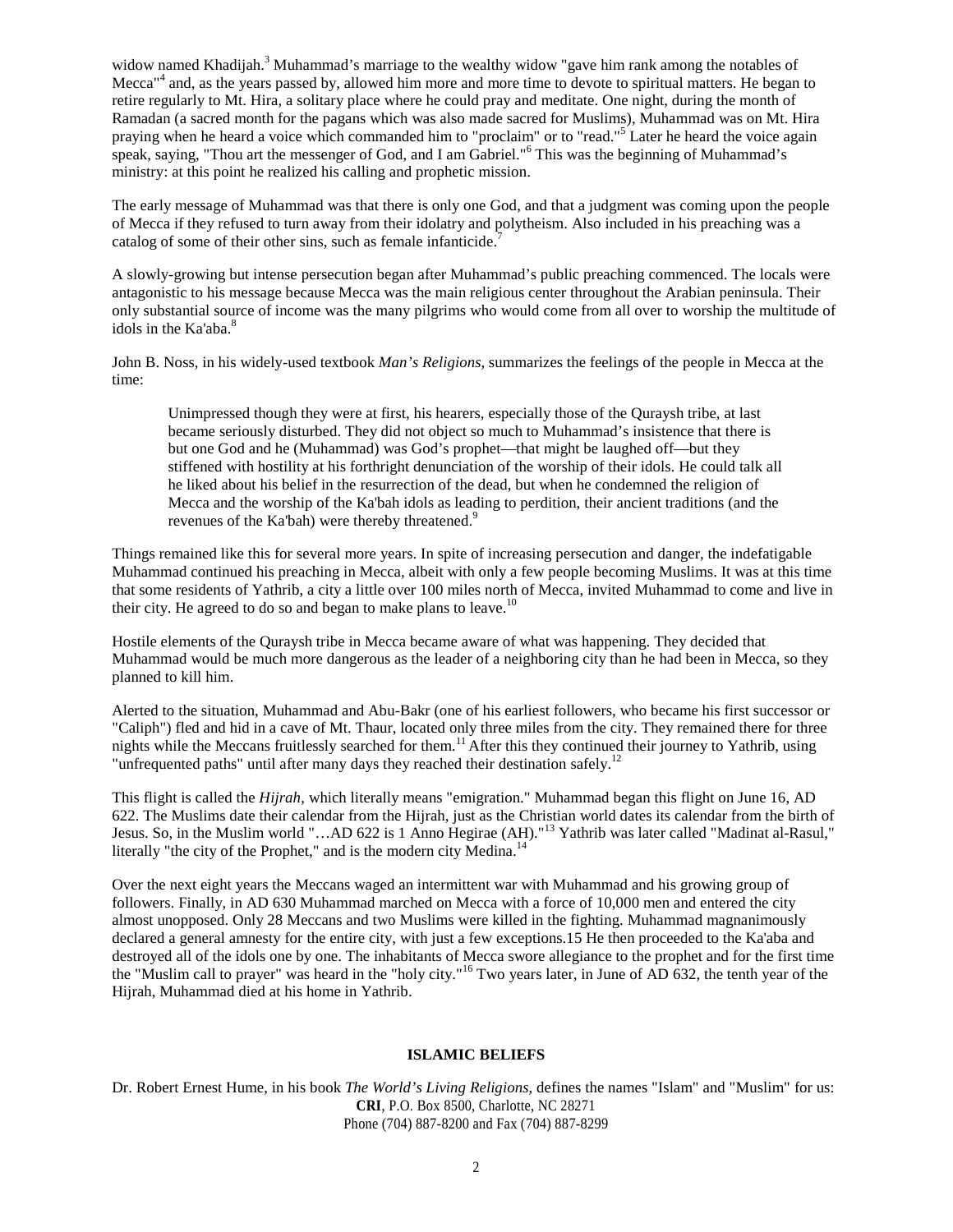The name which the founder himself used for designating this faith expresses exactly the central principle—"Islam," meaning "submission" to God. Another word derived from the same Arabic verbal root is the participle, "Muslim"... which is used as a technical term to designate "those who submit." $17$ 

The main tenets of Islam are listed as "articles of faith." I will discuss them here in the order that most Islamic sources give, although the Qur'an itself does not specify any sequential order.

#### **1. God (Allah)**

The Qur'an has many beautiful passages describing the varied attributes of God. However, the most important single quality that the Qur'an stresses when speaking of God is His absolute unity. The term for the opposite of the unity of God is called "shirk" in the Qur'an: this is asserting that others share God's attributes or that He has a partner. This is such a detestable sin that it is considered unforgivable.<sup>18</sup>

Whoever joins other gods with God,— God will forbid him The Garden, and the Fire Will be his adobe. There will For the wrong-doers Be no one to help. They do blaspheme who say: God is one of three In a Trinity: for there is No god except One God.

# (Qur'an 5:75 – 76)<sup>19</sup>

Concerning this, Alhaj A.D. Ajijola, the former Attorney General of Nigeria, wrote that, "The greatest service Islam rendered to humanity was the exaltation and purification of the concept of God. Islam strove to deliver humanity from a multiplicity of gods on the one hand and from incarnationism on the other and to bring man back to the Unseen God."<sup>20</sup>

#### **2. Angels**

Islam, like Christianity, believes in the existence of angels, though some of the qur'anic teaching on this differs from that of the Bible. In Islam angels are intelligent creatures who have been created of light, do not possess free will, and have a multitude of duties to fulfill. "They are sent to protect men, to administer God's punishments, to carry His messages, and to perform various other functions."<sup>21</sup> Each human being has two angels who list all of his or her deeds, both good and bad, to be brought forth on The Day of Judgment.<sup>22</sup>

Besides angels God has created, according to the Qur'an, other beings called jinn. They are intelligent, sentient creatures, possess freedom of choice, and are able to propagate their species. Some are good and others are evil. "According to Islam, Satan (Iblis or Shaytan) and his kind are jinn (not fallen angels) to whom God gave leave to try to tempt man, to lure him away from submission and obedience to Him."<sup>23</sup>

#### **3. The Scriptures**

The Qur'an mentions in various places

that God had previously sent down revelations or Scriptures to man. The Qur'an says that God "sent down the Law (Of Moses) and the Gospel (Of Jesus) before this," that is, before the Qur'an.<sup>24</sup> It states elsewhere that God gave the Psalms to David. These three revelations are called the *Taurat* (Torah), the *Zabur* (Psalms), and the *Injil* (Gospel).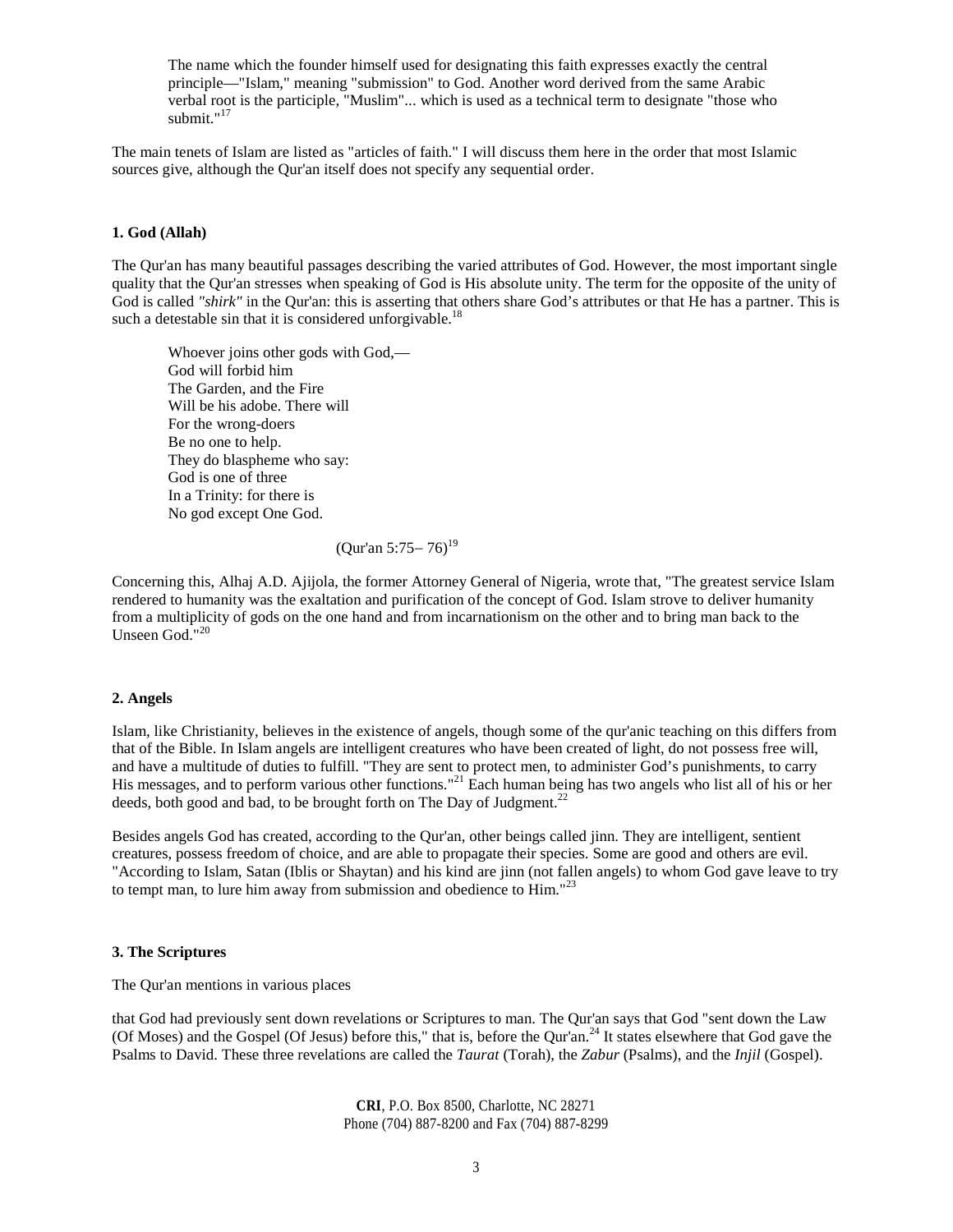However, the Qur'an is believed to be God's final and complete revelation to man. For Muslims it supersedes these previous Scriptures in beauty, depth, and authority.

### **4. The Prophets**

The Arabic word *"rasul"* means "one who is sent" or "a messenger," and the word *"nabi"* means "one who carries information or proclaims news...." There is no implication of "prophecy" or knowledge of future events in the word "prophet" as used in the Islamic sense. $25$ 

The Qur'an enjoins every true Muslim to believe in and honor all of the prophets of God. According to Alhaj A.D. Ajijola, "The number of the apostles of God is said to be more than a hundred thousand but 25 of them are more important than the others and these are distinctly mentioned in the Holy Qur'an."<sup>26</sup> These 25 consist mostly of the Old Testament patriarchs, prophets, and kings, with only three coming from the New Testament (Zacharias, John the Baptist, and Jesus). It is interesting to note that of the non-biblical prophets two who are accepted by many Muslims are Alexander the Great and Aesop (of Aesop's Fables).<sup>27</sup>

There are many places in the Qur'an where stories of Old Testament personages are given, though oftentimes changed from the biblical accounts.<sup>28</sup> Nowhere, however, are there more differences between the Our'an and the Bible than in the sections speaking of Jesus. His proper name in the Qur'an is *Isa*, perhaps coming from "the Syriac Yeshu which derived it from the Hebrew Yeshua."<sup>29</sup> He is always spoken of in the Qur'an with great respect and honor, as are all of the prophets of God. Indeed, when referring to any of these prophets the Muslim will always add a phrase of respect, such as "Jesus, peace be on him."

In the Qur'an three surahs are named after references to Jesus, and He is spoken of in 15 surahs (93 verses) altogether. The Qur'an has much to say about Jesus, but the one thing that it emphasizes more than anything else is that He was only a man, a messenger of God, not the Son of God, or God in human flesh.

O People of the Book! Commit no excesses In your religion; nor say Of God ought but the truth. Christ Jesus the son of Mary Was (no more than) An apostle of God, And His Word.

(Qur'an 4:171)

The Jews call 'Uzair a son of God, and the Christians Call Christ the Son of God. That is a saying from their mouth; (In this) they but imitate What the unbelievers of old Used to say. God's curse Be on them: how they are deluded away from the truth!

# $(Our'an 9:30)^{30}$

Orthodox Muslims maintain that Jesus did not die on the cross, believing instead that another person was substituted for Him, and that He was taken up bodily into Heaven by God. Most Muslims also believe that He will "come again at the last day, slay anti-Christ, kill all the swine, break the Cross and remove the poll tax from infidels. He will reign as a just King for 45 years, marry and leave children, then die and be buried near Mohammad at Medina."<sup>31</sup>

Of course all Muslims believe that Muhammad was the greatest apostle and prophet of all, being the messenger of God's final revelation. Maulvi Muhammad Ali states, in a footnote within his translation of *The Holy Qur'an*, that the "excellence of the Holy Prophet over other prophets was... immeasurable."<sup>32</sup> The Qur'an states that: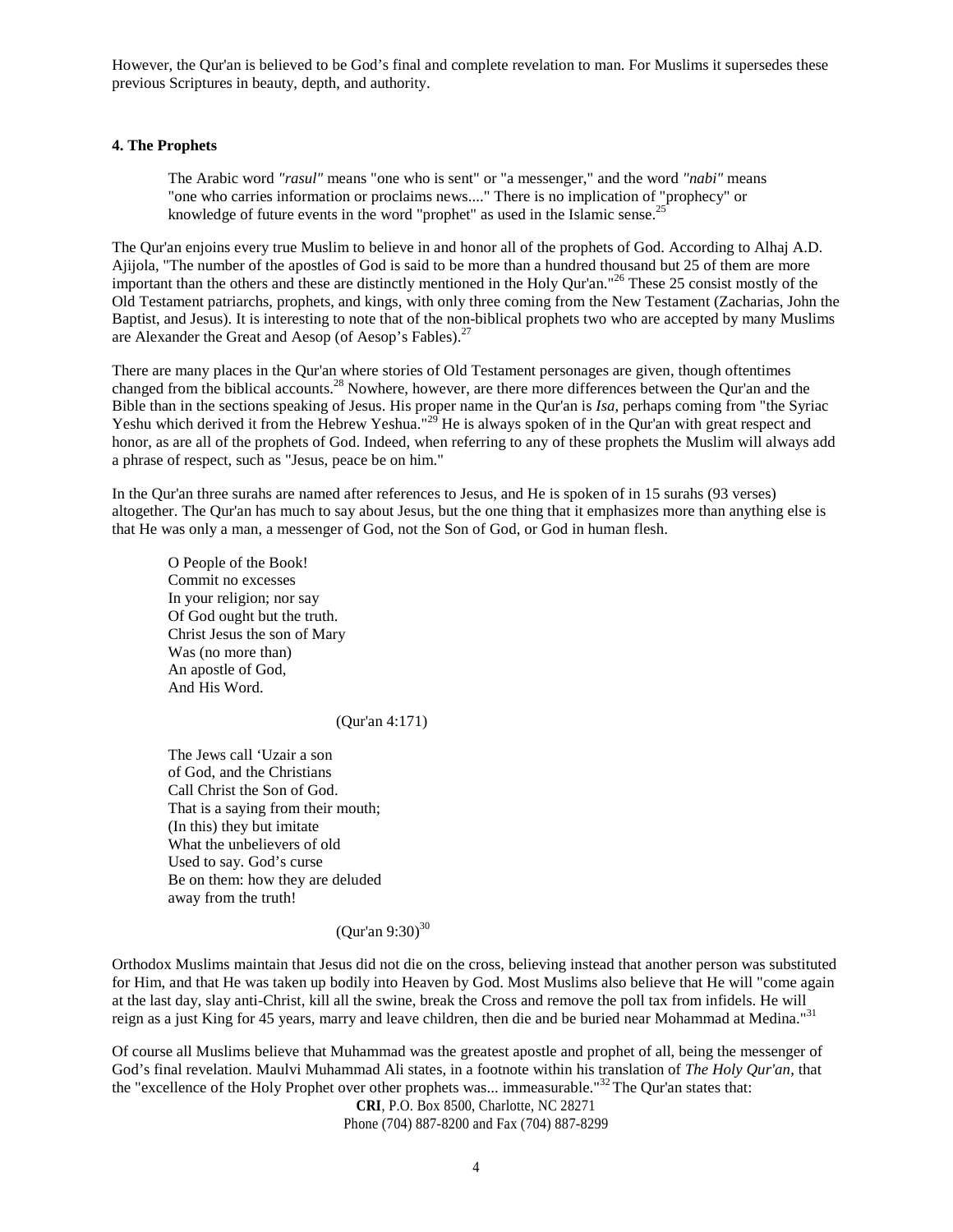Muhammad is not The father of any Of your men, but (he is) The Apostle of God, And the Seal of the Prophets.

(Qur'an 33:40)

## **5. The Hereafter**

All orthodox Muslims believe in the resurrection of the dead, a terrible "Day of Judgment," the existence of hell with eternal punishment for all non-believers, and in Heaven, where true believers will exist forever in a garden of beauty and joy.

Concerning the sometimes very sensual descriptions of heaven that we find in the Qur'an, J.N.D. Anderson, a Christian who is a renowned expert on Islam,<sup>33</sup> believes that "it is only fair to add that the sensual delights of paradise are interpreted in metaphorical terms by more spiritually-minded Muslims."<sup>34</sup> This is confirmed by looking at the comments on these verses by both Maulvi Muhammad Ali and Yusuf Ali in their own translations of the Qur'an.<sup>35</sup> However, as we read the verses, letting them speak for themselves, these descriptions appear to speak of very literal rewards for the righteous.

In them will be (Maidens), Chaste, restraining their glances, Whom no man or Jinn Before them has touched;— Then which of the favours Of your Lord will ye deny?—

(Qur'an 55:56-57)

And We shall join them To Companions, with beautiful, Big and lustrous eyes.

 $(Our'an 52:20)^{36}$ 

Samuel M. Zwemer, the Christian church's greatest missionary to the Muslims and a man who lived almost his entire life among them, comments on this, and then quotes from a revered Muslim scholar:

What commentators say on these texts is often unfit for translation. The orthodox interpretation is literal, and so was that of Mohammad, because the traditions give minute particulars of the sanitary laws of Heaven, as well as of its sexual delights. According to Al Ghazzali (AH 450), Mohammad said: "The believer in Paradise will marry 500 houris,  $37/4,000$  virgins and 8,000 divorced women" Al Ghazzali is one of the greatest theologians of Islam, and no orthodox Muslim would dispute his statement."<sup>38</sup>

And finally, salvation in Islam is based on good works, primarily on the true repentance of one's sins and fasting. Suzanne Haneef sums it up: "The Living and Merciful God is able to and does forgive sins if repentance is sincere, and every human soul has direct access to...His forgiveness without any intermediary or intercessor whatever. Consequently there is no need for a Savior, and in any case God Most High alone can save."<sup>39</sup>

#### **6. The Divine Decree**

The last article of faith pertains to the total sovereignty of God. Since He is all-powerful and controls all things then "Nothing can take place without His ordaining it, nor is there such a thing as a random, chance event."<sup>40</sup>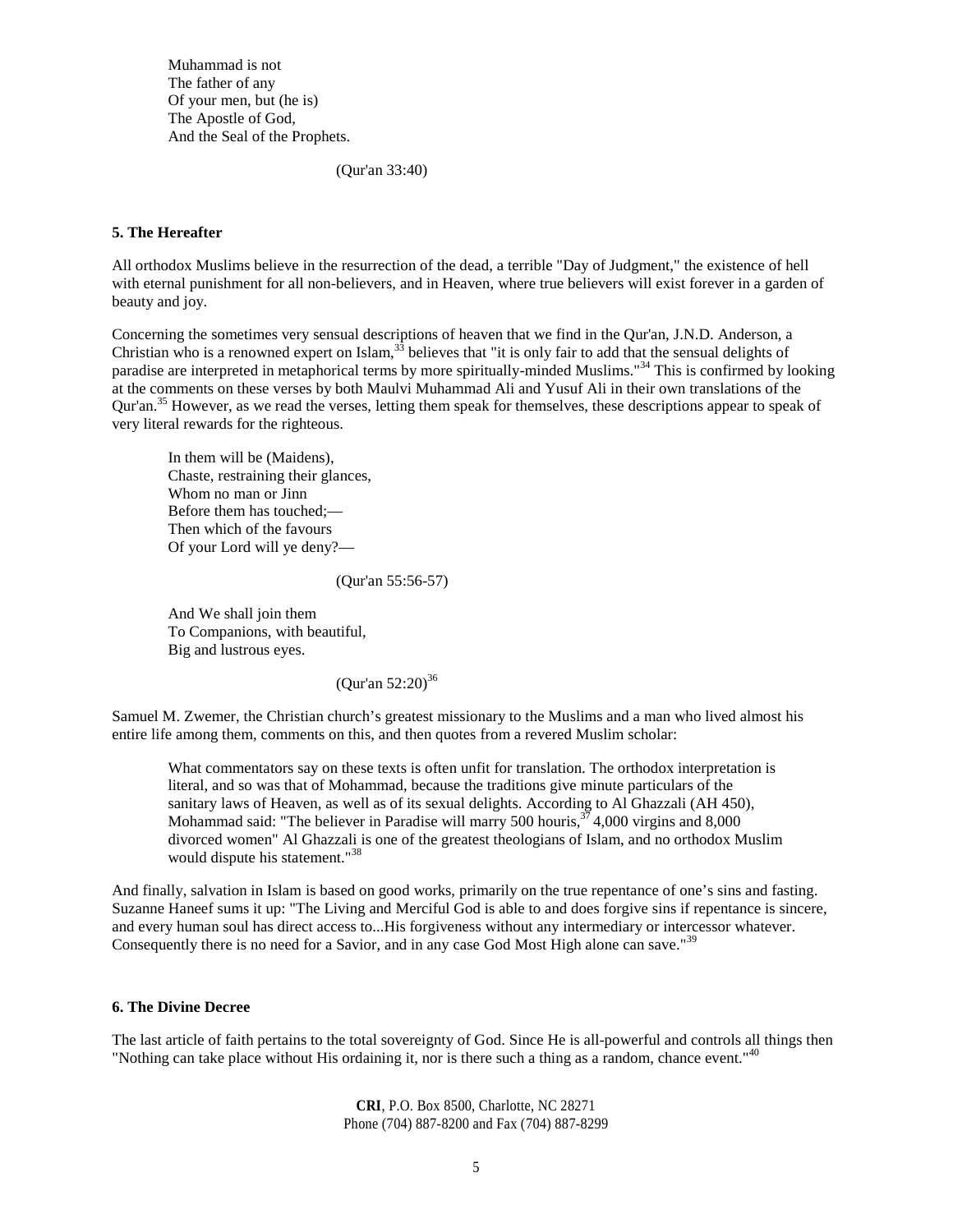Now surely Allah makes err whom He pleases and guides aright whom He pleases.<sup>41</sup>

#### (Qur'an 35:8)

Concerning this "Divine Decree" Al Ghazzali wrote the following:

He willeth also the unbelief of the unbeliever and the irreligion of the wicked and, without that will, there would neither be unbelief nor irreligion. All we do we do by His will: what He willeth not does not come to pass....In creating unbelievers, in willing that they should remain in that state; in making serpents, scorpions and pigs: in willing, in short, all that is evil, God has wise ends in view which it is not necessary that we should know.<sup>42</sup>

Thus in Islam God is the author of both good and evil. Muslims loudly deny the biblical doctrines of the fall and original sin, leaving them with no other alternative than that which we have just seen.

#### **THE FIVE PILLARS OF ISLAM**

There are five "pillars" of Islam or ways in which the Qur'an enjoins the Muslim to worship God. The first we saw at the beginning of this article, the Kalima or "declaration of faith": "There is no deity except God, Muhammad is the Messenger of God." This is the only declaration of belief needed for one to be accepted as a convert into Islam.

The second pillar is prayer (*salat*). The devout Muslim is called upon to pray five times a day, facing Mecca. The day of public worship is on Friday, when all the adult males gather together at the mosque.<sup>43</sup>

A period of fasting, called *sawm*, is the third pillar of Islam. It is to be observed throughout the entire month of Ramadan (the ninth month of the Islamic lunar calendar) from dawn until sunset.

*Zakat* or the "poor due" is the fourth pillar. This is a type of institutionalized alms-giving which consists of two and a half percent of the Muslim's total savings. The money may be given to the poor or go towards furthering Islam (e.g., mosques, religious schools, salaries for the mosque's *imam* or teacher, etc.).

The final pillar is the *Hajj* or the pilgrimage to Mecca. This is required of all Muslims at least once during their lifetimes, provided they have the means to do so.

#### **ISLAMIC SECTS**

Before we turn to a consideration of Islam's current worldwide expansion, we need at least to mention that there are a multitude of different Islamic sects. The two largest groups are the Sunnites and the Shi'ites, of whom the Sunnites make up about 90 percent of all Muslims. Most Muslim countries, such as Egypt, Saudi Arabia and Pakistan, are largely Sunnite. They derive their name from *Sunnah*, which "refers to the deeds and words of the prophet."<sup>44</sup> Hence, they are the traditionalists of Islam, following the traditions of Muhammad (which were passed on orally for 200 years before they were committed to writing) as authoritative only behind the Qur'an itself.

The Shia or "sect of 'Ali" broke off from the main body of Muslims in the first century A.H. The division arose over a dispute concerning the succession of leadership after Muhammad's death. The Shi'ites, who favored Muhammad's son-in-law and nephew Ali, believed that the caliph should have been divinely appointed, not elected by mere men."<sup>45</sup>

Besides the bitter controversy over the caliphate a second major difference between the Sunnites and Shi'ites concerns the doctrine of the imam. For the Shi'ites imams are "divinely appointed and divinely guided" leaders, and new ones appear from time to time when most needed. Several times in Shi'ite history men have claimed this position. The Sunnites believe the imam to be merely the leader of the Friday prayer service.<sup>46</sup>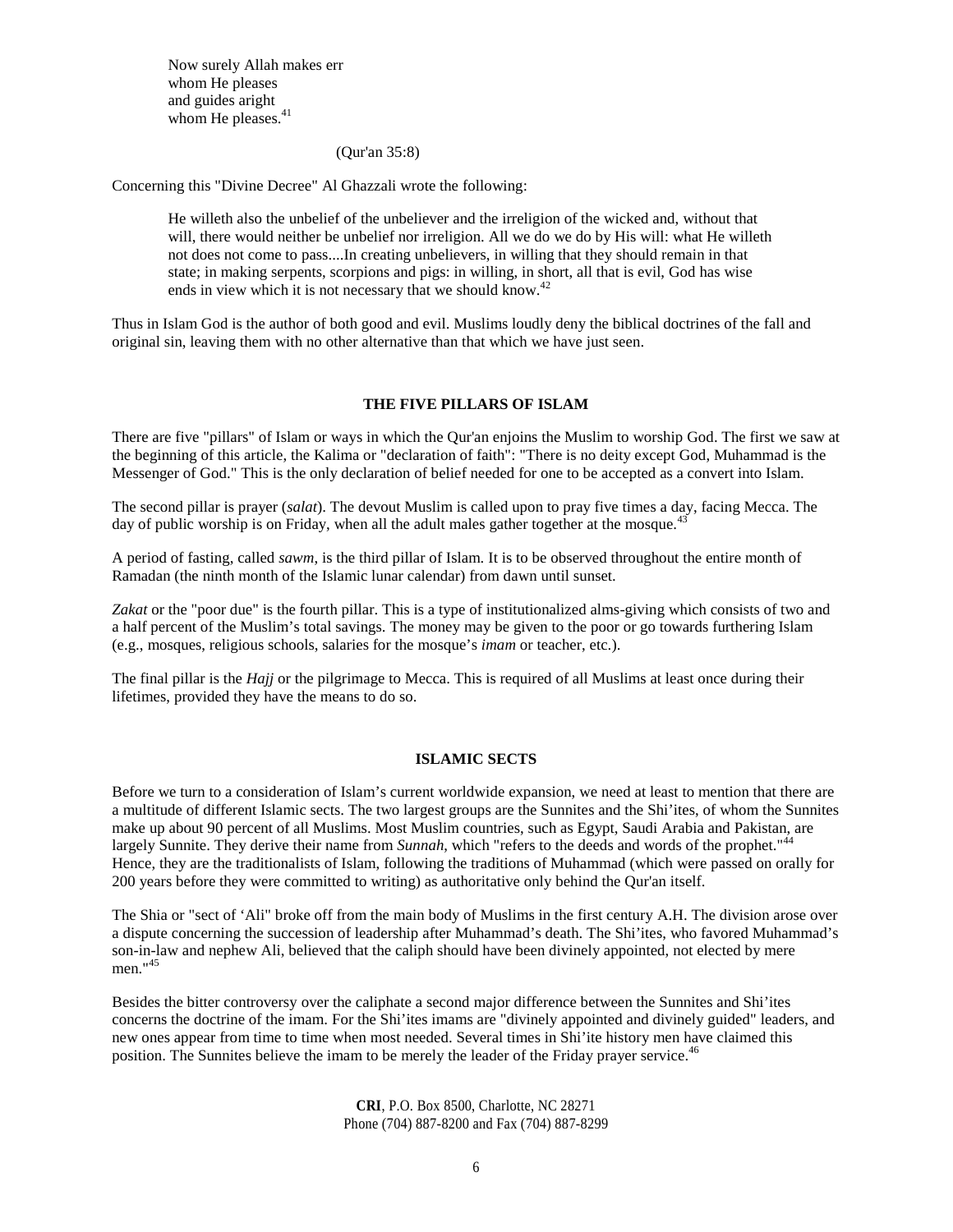Today the Shi'ites are most populous in Iran, Iraq, Lebanon and parts of Africa. The consequence attached to the office of *ayatollah* shows the tendency Shi'ites have of putting "confidence in a charismatic figure rather than in a book."<sup>47</sup>

## **WORLDWIDE REVIVAL**

#### **In the Middle East**

Less than a decade ago the emerging world power appeared to be the Arabs. Between 1973 and 1979 the price of a barrel of oil rose from less than \$3 to as high as \$39. "With daily production of 32 million barrels the 13 countries of OPEC—The Organization of Petroleum Exporting Countries, six of which are Arab—were earning \$8.7 billion a day, \$262 billion a month in 1979."48 The Camp David accords hinted at the possibility of an eventual peace with Israel. In addition, "the Ayatollah Ruhollah Khomeini of neighboring but non-Arab Iran had treated both the US and Soviet governments with contempt and gotten away with it."<sup>49</sup> Things could hardly have appeared more promising for them.

However, things did not work out as expected. *The Los Angeles Times* recently commented on this in a front-page article entitled "What Went Wrong?":

Oil did not produce political power. The Camp David accords and other initiatives did not bring peace to the Middle East. Today, Lebanon is engulfed in self-ignited flames. Iraq and Iran are using poison gas and aerial bombardments to destroy each other. The Palestinians are in their third diaspora—first expelled from Israel in 1948, then from Jordan in 1970 and from Lebanon in 1982. Five wars with Israel have brought 3,000 square miles of Arab land under Israeli occupation but yielded not an inch of Palestine for Arabs. Khomeini, who briefly symbolized the hope of the Islamic revival, has become, in the eyes of most Arabs, little more than a scoundrel, a brutal old man who manipulates religion for political purposes. And the Organization of Petroleum Exporting Countries, dominated by the Arabs, is unable even to agree on how to shore up world oil prices or how to maintain its own slipping share of the market."<sup>50</sup>

Most of the 157 million Arabs in the Middle East are not financially well off. Of the 18 Arab countries only five (Saudi Arabia, Kuwait, Qatar, the United Arab Emirates, and Libya) can be considered super-rich. The rest of them are struggling to get by (e.g., the per capita annual income in Egypt is only \$560).

Nevertheless, in spite of all these problems, the Middle East is experiencing a revival of Islamic fundamentalism which is the harbinger of a worldwide Islamic revival. The resurgence varies from country to country. In the countries dominated by Shi'ites it is much more militant.

The Shi'ites, with a predisposition towards martyrdom and following charismatic leaders, are usually the ones who dominate the headlines. They believe in the *jihad* or "holy war." For example, the recent hijacking of the TWA Flight 847 was executed by members of the radical Shi'ite group *Hezbollah* or "Party of God." After the ordeal was ended one of the two hijackers lamented that they were not killed during the crisis:

We did not think that we would go back to our kin and brothers, but we were hoping that God would allow us martyrdom for the sake of defending our nation and pride.<sup>51</sup>

However, the majority of the Muslim countries in the Middle East are most heavily populated and ruled by Sunnites. The Islamic revolution or revival in these countries is more moderate in temperament, although just as deep in zeal. The excesses and crimes of some Shi'ite groups (and even Shi'ite countries, such as Iran) are not a genuine reflection of the character of the majority of Muslims.

#### **Worldwide**

A recent survey of world religions states that Islam is the world's fastest-growing religion with nearly one billion followers. Thus, Islam is the faith of one-fifth of the world's population. Over the past 50 years Islam has increased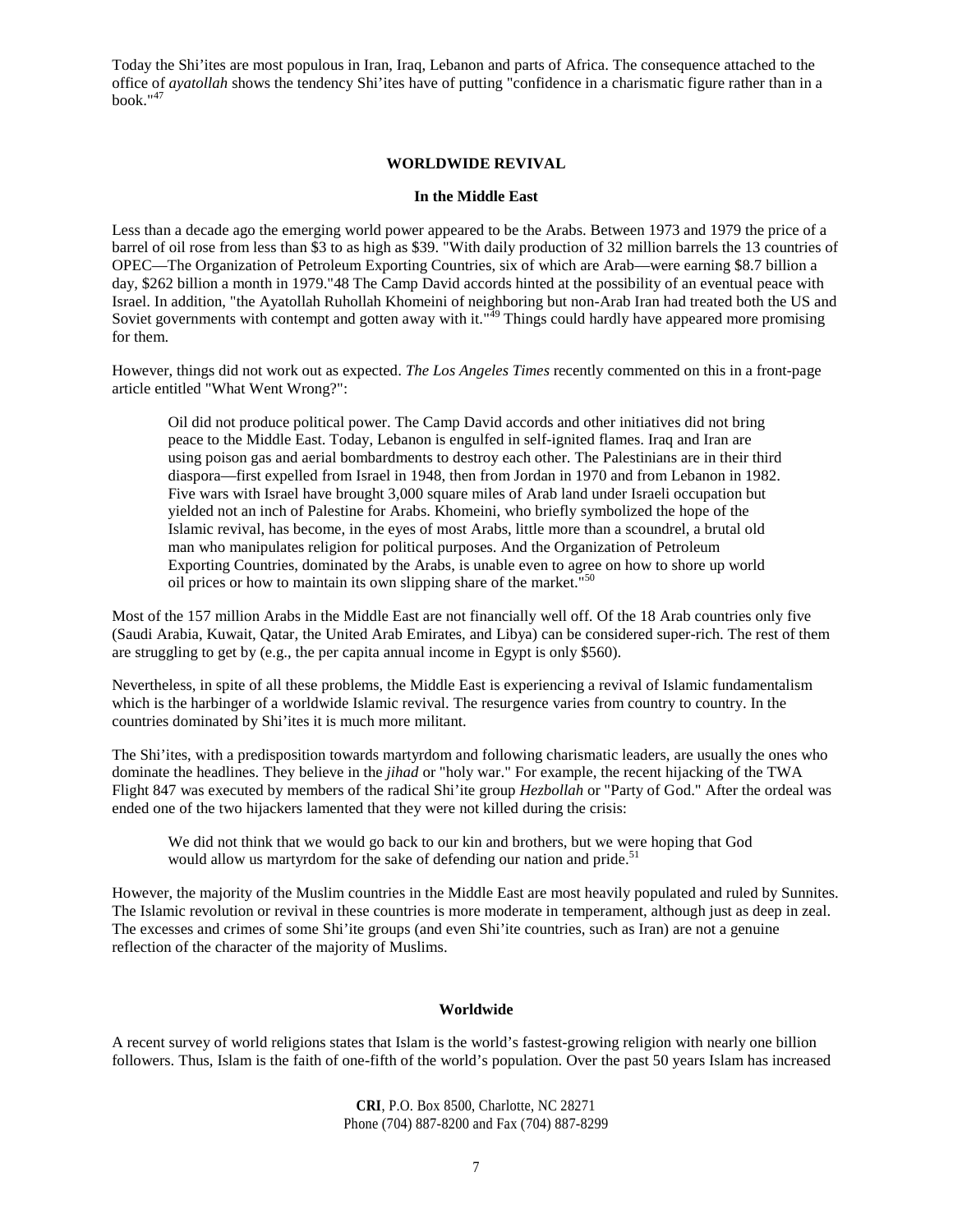by about 500 percent. During this same period Christianity, also with about one billion adherents, grew by only 47  $p^{52}$ 

According to Dr. Muzammil Siddiqi, the director of the Islamic Society of Orange County (California), 85 percent of the world's Muslims are non-Arabic.<sup>53</sup> Today 67 different nations, encompassing a seventh of the world's total land mass, make up "The House of Islam."

Amazingly, there is no indication that Islam's growth has reached its apex. Forty percent of Southeast Asia is Muslim. In South Asia 31 percent of the population is Muslim. Over 92 percent of the Middle East and North Africa is Muslim. Nearly 50 percent of West Africa is Muslim.

The largest Islamic nation in the world is Indonesia with 153 million Muslims. The next four largest are Pakistan (86 million), India (82 million), Bangladesh (78 million), and the USSR (50 million). Demographic studies of the Soviet Union indicate that by the year 2000 their Muslim population will be about 100 million."

Great inroads also have been made in the West. In Western Europe Islam is the second largest religion. Two years ago *Al Islam*, an Islamic magazine in West Germany, confidently predicted that within two decades Europe would be won over to Islam.

In Greece there are now nearly 300 mosques. In France, there are about one and a half million Muslims, "about six Muslim residents in France for every born again French Christian."<sup>55</sup>

Even in Great Britain impressive inroads are occurring. Saudi Arabia has bought an Arabic language paper in London called *The Middle East*. Backed by an annual budget of \$75 million, the magazine's purpose is to spread the Arabic political view and to propagate Islam. England now has about 300 mosques, many of them former Protestant churches which were bought by Muslims. In 1983 Queen Elizabeth attended the dedication of a newly-constructed \$7.5 million mosque in the affluent Regents Park.

#### **In the USA**

The United States has not been immune to Islamic expansionism. The first mosque in this country was built in 1934 in Cedar Rapids, Iowa.<sup>56</sup> Today there is at least one mosque in virtually every major American city. There are an estimated three million Muslims in America, nearly two million of which are converts." Detroit alone has 250,000 Muslims. In Chicago a new \$15 million mosque was just recently completed. In all there are more than 200 mosques and Islamic groups in this country.

The Muslim Student Association is probably the most active Islamic organization in America. Their stated objectives are:

... producing and disseminating Islamic knowledge, establishing Islamic institutions, providing daily requirements, initiating *daawah* (the propagation of the faith), recruiting and training personnel, [and] promoting and nourishing the unity of Muslims.<sup>59</sup>

Several years ago a fledgling Islamic community, named "Dar al-Islam" or the "Place of Islam," began in northern New Mexico. It is a former 1,100-acre horse ranch which is being converted into a "showplace of Islamic culture in America."<sup>60</sup> It features a kindergarten, grade school and high school, and there are plans for a college and a postgraduate school. The multi-million dollar project is being funded by numerous wealthy Muslims, mostly Saudi Arabians, including members of King Fahd's own royal family. Dar al-Islam's president is Abdullah Nooridin Durkee, previously known as Steve Durkee, a former Catholic who converted to Islam in 1973.

The funding of Islamic outreaches in the US may be most evident in the large gifts and grants given to numerous American universities. A few examples:

\$l million to endow the King Faisal Chair for Arab and Islamic Studies at the University of Southern California, from the government of Saudi Arabia; \$200,000 for a program of Islamic and Arabian development studies to Duke University, from the government of Saudi Arabia; \$750,000 from the government of Libya for the al-Mukhtar Chair of Arab Culture at Georgetown University, and \$88,000 to help fund an interdisciplinary program on Arab development at the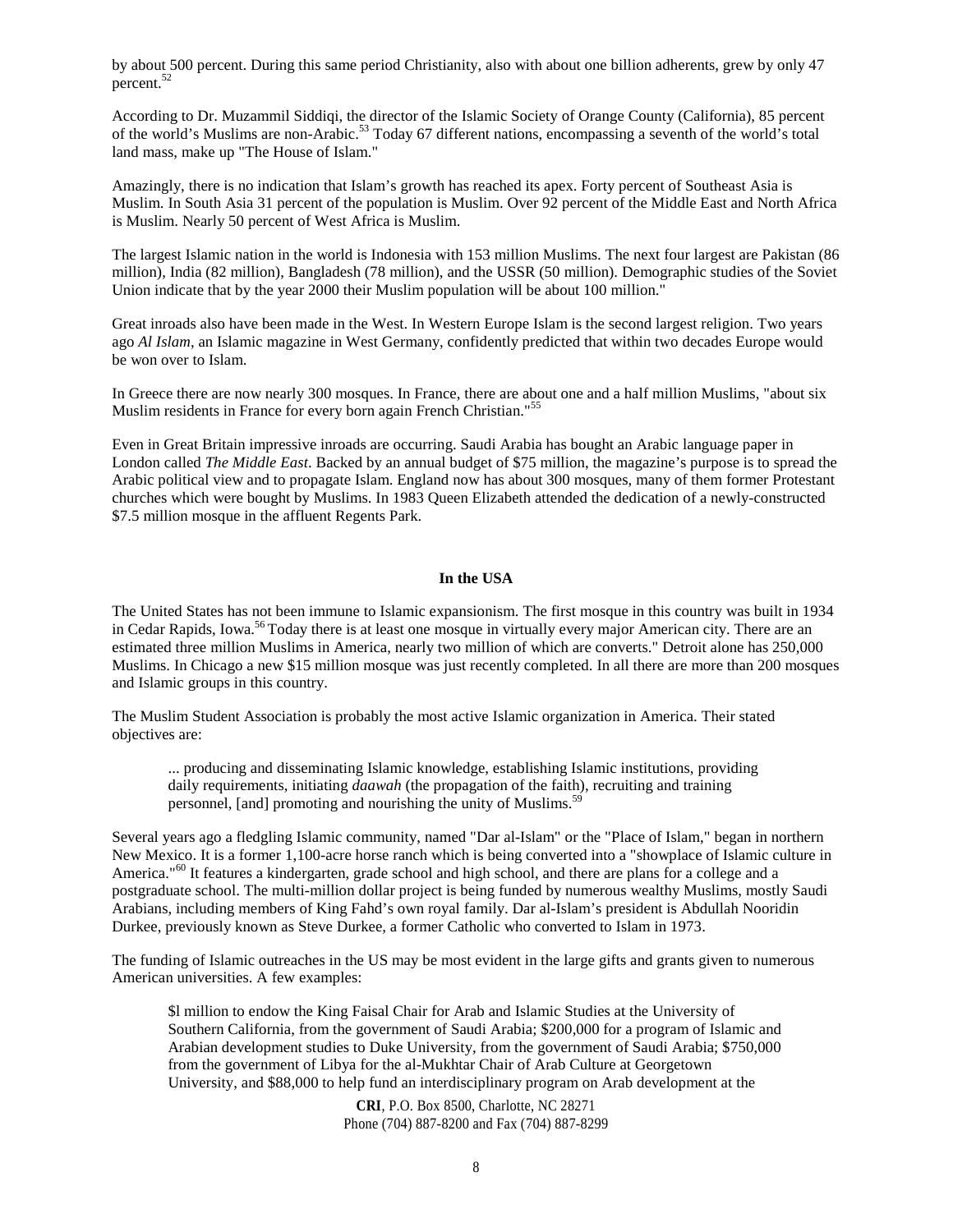University of Utah;…An annually endowed chair at Harvard University, the only chair in the history of Islamic science in the world, from the government of Kuwait.<sup> $\theta$ </sup>

We could continue our examination of Islam's penetration into this country at great length. However, from even the few cases we have noted it should be more than evident that Islam is rapidly becoming a significant religious force in America.

## **OUR RESPONSE**

Is Islam then an unstoppable juggernaut? Can the church of Jesus Christ reach the Muslims? The answer to these questions is that Islam's continued expansion is not inevitable: Muslims can be reached with the gospel. The fact is that "Muslims are not so resistant to God's love as they are neglected and uninformed!"<sup>62</sup>

The Christian church has never seriously attempted to reach the hundreds of millions who are Muslims. The great missionary Samuel Zwemer stated, "One might suppose that the church thought the Great Commission did not apply to Muslims."<sup>63</sup>

This is easily demonstrated by looking at some statistics concerning missions. Only one percent of the church's entire missionary force is ministering to Muslims. This means that there is about one Christian missionary for every one million Muslims. The church has more missionaries working among Alaska's 400,000 residents than in the entire Muslim world!

But even if we devoted more time and energy to reaching Muslims would they respond to the gospel? The answer is yes. Over the last few years the church has just begun to increase its work among Muslims. With this new attention more Muslims have become Christians over the last four years than during the previous 20 years.<sup>64</sup>

The "typical" Muslim is not an imposing, bearded sheik floating in oil, nor a militant, gun-toting terrorist, nor a modern-day "Sinbad the Sailor." Rather, he or she is usually a devout person, attempting to reach God through a man-made religious system, totally unaware of the grace available through Jesus Christ.

The apostle Paul's words echo down to us today with an unmitigated urgency:

How then shall they call on Him in whom they have not believed? And how shall they believe in Him of whom they have not heard? And how shall they hear without a preacher? (Rom. 10:14).

**Joseph P. Gudel** is a professor in the M.A. in Christian Apologetics program at the Simon Greenleaf School of Law in Anaheim, California.

**NEXT ISSUE:** An analysis of Islamic apologetics in the light of Christian apologetics.

#### **NOTES**

 $<sup>2</sup>$  Josh McDowell in a foreword to a manuscript this author has written, presently being considered for publication.</sup>

<sup>3</sup> 'Abd-al-Rahman 'Azzam, *The Eternal Message of Muhammad*, trans. Caesar E. Farah (New York: The New American Library, 1965), pp. 27-30.

<sup>4</sup> Mohammed Marmaduke Pickthall, *The Meaning of the Glorious Koran* (New York: The New American Library, 1963), p. ix.

5 'Azzam, *op. cit*., p. 30.

<sup>&</sup>lt;sup>1</sup> Suzanne Haneef, *What Everyone Should Know About Islam and Muslims* (Chicago: Kazi Publications, 1979), p. 3.

<sup>6</sup> Pickthall, *op. cit.*, p. 10. Also, 'Azzam, *loc. cit.*

 $^7$  Qur'an 81:8.

<sup>8</sup> 'Azzam, *op. cit*., pp. 32-33.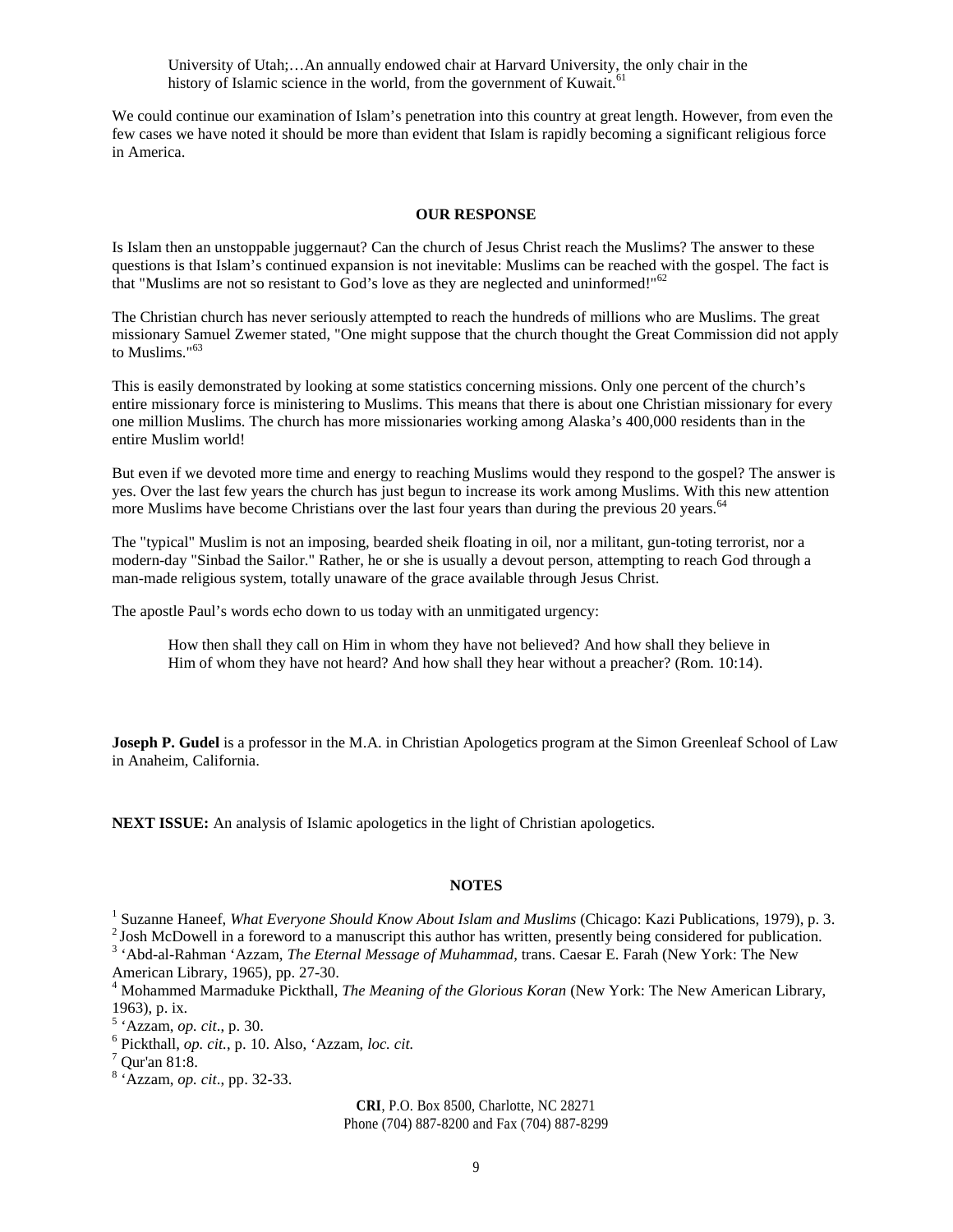John B. Noss, Man's Religions (New York: The Macmillian Co., 1956), p. 695.

<sup>10</sup> 'Azzam, op. cit., p. 39.

<sup>11</sup> Abdullah Yusuf Ali, *The Holy Qur'an: Translation and Commentary* (Qatar: Qatar National Printing Press, 1956), p. 452.

Pickthall, *op. cit*., p. xv.

'Azzam, *op. cit*., p. 40.

*Ibid*.

 W. Montgomery Watt, *Muhammad: Prophet and Statesman* (reprint ed.; London: Oxford University Press, 1967), pp. 204-205.

Pickthall, *op. cit.*, pp. xxiv-xxv.

<sup>17</sup> Robert Ernest Hume, *The World's Living Religions* (New York: Charles Scribner's Sons, 1950), p. 213.

 Maulvi Muhammad Ali, *The Religion of Islam* (Lahore, Pakistan: The Ahmadiyyah Anjuman Isha'at Islam, 1950), p. 145.

 All quotations from the Qur'an are from the translation by Abdullah Yusuf Ali unless otherwise noted. This is important to remember when looking up specific quotes from the Qur'an because the numbers of the verses often differ from one translation to the next.

Alhaj A.D. Ajijola, *The Myth of the Cross* (Lahore, Pakistan: Islamic Publication Ltd., 1975), p. 170.

Haneef, *op. cit*., p. 16.

Qur'an 50:17-18.

Haneef, *loc. cit*.

Qur'an 3:3.

 The Muslim Student's Association of the United States and Canada, *The Prophet of Allah* (Chicago: Medina Printers, 1976), p. 5.

Ajijola, *op. cit*., p. 160.

 A. Yusuf Ali, *op. cit*., p. 763. Also, Maulvi Muhammad Ali, *The Holy Qur-an: Containing the Arabic Text with English Translation and Commentary* (Lahore, Punjab, India: The Ahmadiyya Anjuman-I-Ishaat-I-Islam, 1935), p. 802.

<sup>28</sup> Cf. Qur'an 11:25-49 and Genesis 6:9-10; 7:1, 5.

Geoffrey Parrinder, *Jesus in the Qur'an* (New York: Oxford University Press, 1977), p. 16.

Also, cf. Qur'an 43:59; 5:19; 10:68; 19:35; 88-92.

Samuel M. Zwemer, *Islam: A Challenge to Faith* (New York: Laymen's Missionary Movement, 1907), pp. 93-94.

Maulvi Muhammad Ali, *op. cit*., p. 118.

 J.N.D. Anderson is the Professor of Oriental Laws and the Director of the Institute of Advanced Legal Studies at the University of London. In addition to his teaching responsibilities he has also authored numerous books and articles dealing with Islam and other world religions.

 Norman Anderson, *The World's Religions* (Grand Rapids, MI: William B. Eerdmans Publishing Co., 1977), p. 117.

A. Yusuf Ali, *op. cit*., p. 1352. Also, cf. Mauivi Muhammad Ali, *op. cit*., p. 1009.

Also, cf. Qur'an 56:22-24.

The "Companions" just mentioned in the above verses are literally "houris" in the Arabic.

Zwemer, *op. cit*., pp. 94-95.

Haneef, *op. cit.*, p. 183.

*Ibid.*, p. 38.

 This is taken from Maulvi Muhammad Ali's translation of the Qur'an, *The Holy Qur-an: Containing the Arabic Text with English Translation, op. cit.*

 Quoted in Abdiyah Akbar Abdul-Haqq, *Sharing Your Faith with a Muslim* (Minneapolis: Bethany Fellowship Inc., 1980), p. 152.

<sup>43</sup> In some countries the women also may gather together with the men for public prayer. Where this is allowed the women are required to sit together at the rear of the mosque.

 C. George Fry and James R. King, *Islam: A Survey of the Muslim Faith* (Grand Rapids, MI: Baker Book House, 1980), p. 112.

*Ibid*.

*Ibid.*

*Ibid*.

David Lamb, "Arabs-No Climate for Intellectuals," *Los Angeles Times*, July 18, 1985, part 1, p. 12.

 David Lamb, "'What Went Wrong?' Arab Power on the Wane Despite Oil," *Los Angeles Times*, July 14, 1985, part I, p. 1.

*Ibid.*

# **CRI**, P.O. Box 8500, Charlotte, NC 28271

Phone (704) 887-8200 and Fax (704) 887-8299